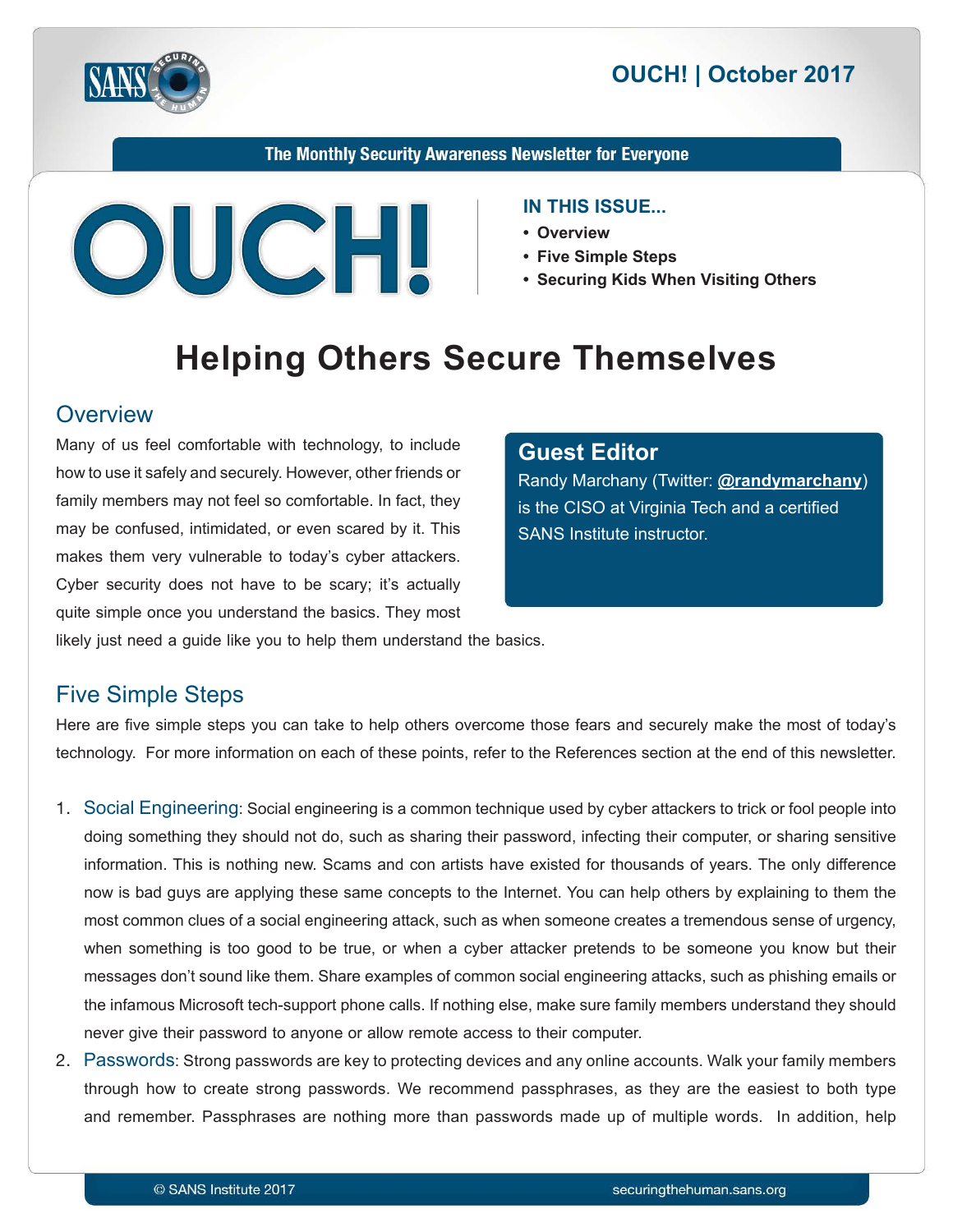## **2017 | October 2017**



#### **Helping Others Secure Themselves**

them to install and use a password manager. It is important to have a unique password for each of your devices and accounts. If a password manager is overwhelming, perhaps teach them to write their passwords down, then store those passwords in a secure location. Finally, help them enable two-step verification (often called two-factor authentication) for important accounts. Two-step verification is one. of the most effective steps you can take to secure any account.

date is a key step anyone can take to secure their 3. Patching: Keeping systems current and fully up-todevices. This is not only true for your computers and mobile devices, but anything connected to the Internet, such as gaming consoles, thermometers, or even lights or speakers. The simplest way to ensure all devices are current is to enable automatic updating whenever possible.



- 4. Anti-Virus: People make mistakes. We sometimes click on or install things we probably should not, which could infect our systems. Anti-virus is designed to protect us from those mistakes. While anti-virus cannot stop all malware, it does help detect and stop the more common attacks. As such, make sure any home computers have anti-virus installed and that it is current and active. In addition, many of today's anti-virus solutions include other security technology, such as firewalls and browser protection.
- 5. Backups: When all else fails, backups are often the only way you can recover from mistakes (like deleting the wrong files) or cyber attacks (like ransomware). Make sure family and friends have an automated file backup system in place. Often, the simplest solutions are Cloud-based. They back up your devices hourly or whenever you make a change to a file. These solutions make it easy not only to back up data, but to recover it.

## **Securing Kids When Visiting Others**

If you are comfortable with technology, you most likely not only have secured yourself, but helped secure your kids. However, when kids visit a relative who is not comfortable with technology, such as grandparents, these relatives may not be aware of how to best protect kids online or your expectations. Here are some steps you can take to help protect kids when they visit others, especially family: